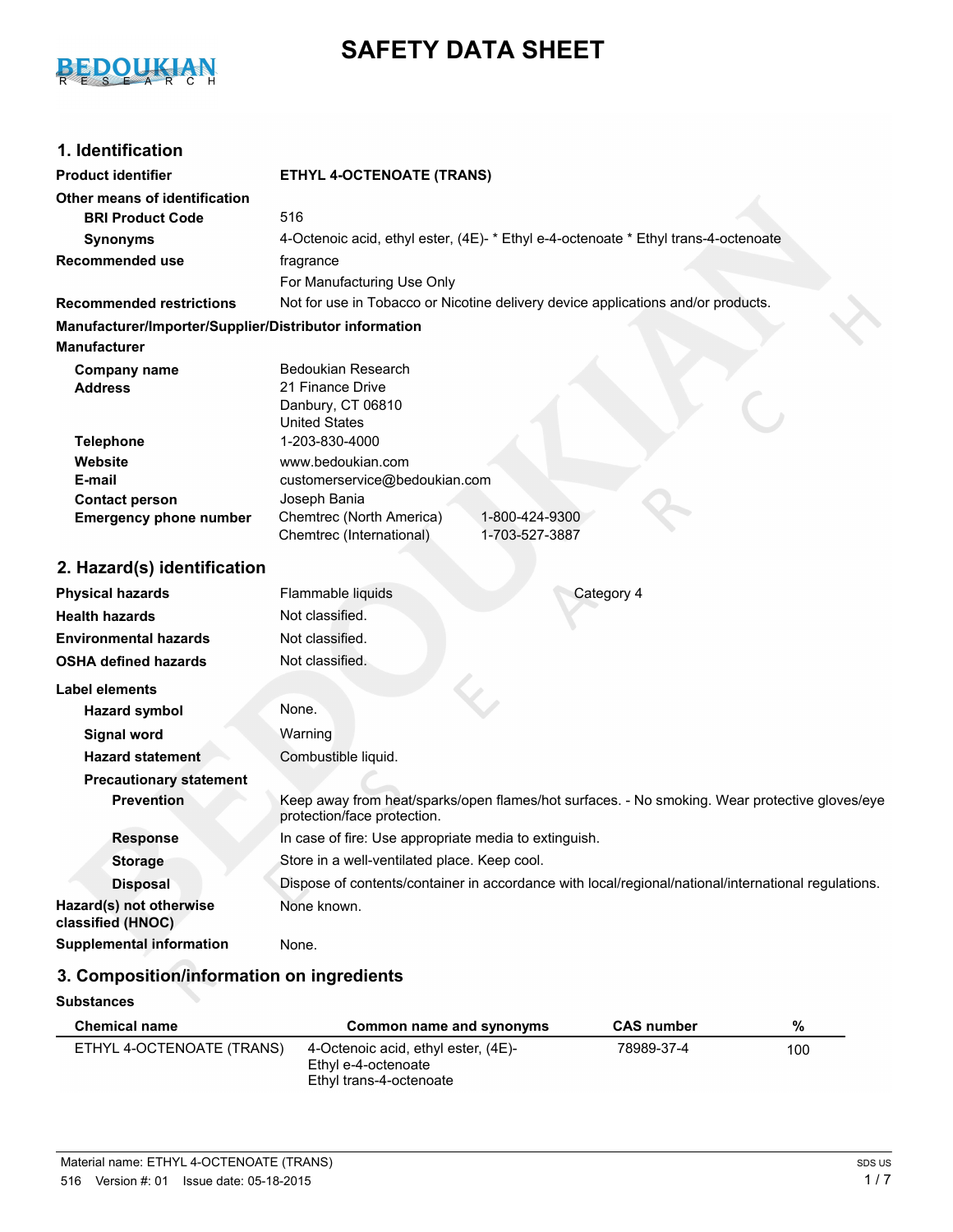| <b>Stabilizers</b><br><b>Chemical name</b>                                       | <b>CAS number</b>                                                                                                                                                                                                                                                                                                                                                                                                            | %   |
|----------------------------------------------------------------------------------|------------------------------------------------------------------------------------------------------------------------------------------------------------------------------------------------------------------------------------------------------------------------------------------------------------------------------------------------------------------------------------------------------------------------------|-----|
| synthetic alpha tocopherol                                                       | 10191-41-0                                                                                                                                                                                                                                                                                                                                                                                                                   | 0.1 |
|                                                                                  | *Designates that a specific chemical identity and/or percentage of composition has been withheld as a trade secret.                                                                                                                                                                                                                                                                                                          |     |
| <b>Composition comments</b>                                                      | Occupational Exposure Limits for stabilizers are listed in Section 8.                                                                                                                                                                                                                                                                                                                                                        |     |
| 4. First-aid measures                                                            |                                                                                                                                                                                                                                                                                                                                                                                                                              |     |
| <b>Inhalation</b>                                                                | Move to fresh air. Call a physician if symptoms develop or persist.                                                                                                                                                                                                                                                                                                                                                          |     |
| <b>Skin contact</b>                                                              | Wash off with soap and water. Get medical attention if irritation develops and persists.                                                                                                                                                                                                                                                                                                                                     |     |
| Eye contact                                                                      | Rinse with water. Get medical attention if irritation develops and persists.                                                                                                                                                                                                                                                                                                                                                 |     |
| Ingestion                                                                        | Rinse mouth. Get medical attention if symptoms occur.                                                                                                                                                                                                                                                                                                                                                                        |     |
| <b>Most important</b><br>symptoms/effects, acute and<br>delayed                  | Direct contact with eyes may cause temporary irritation.                                                                                                                                                                                                                                                                                                                                                                     |     |
| Indication of immediate<br>medical attention and special<br>treatment needed     | Provide general supportive measures and treat symptomatically.                                                                                                                                                                                                                                                                                                                                                               |     |
| <b>General information</b>                                                       | Ensure that medical personnel are aware of the material(s) involved, and take precautions to<br>protect themselves.                                                                                                                                                                                                                                                                                                          |     |
| 5. Fire-fighting measures                                                        |                                                                                                                                                                                                                                                                                                                                                                                                                              |     |
| Suitable extinguishing media                                                     | Water fog. Foam. Dry chemical powder. Carbon dioxide (CO2).                                                                                                                                                                                                                                                                                                                                                                  |     |
| Unsuitable extinguishing<br>media                                                | Do not use water jet as an extinguisher, as this will spread the fire.                                                                                                                                                                                                                                                                                                                                                       |     |
| Specific hazards arising from<br>the chemical                                    | The product is combustible, and heating may generate vapors which may form explosive vapor/air<br>mixtures. During fire, gases hazardous to health may be formed.                                                                                                                                                                                                                                                            |     |
| Special protective equipment<br>and precautions for firefighters                 | Self-contained breathing apparatus and full protective clothing must be worn in case of fire.                                                                                                                                                                                                                                                                                                                                |     |
| <b>Fire fighting</b><br>equipment/instructions                                   | In case of fire and/or explosion do not breathe fumes. Move containers from fire area if you can do<br>so without risk.                                                                                                                                                                                                                                                                                                      |     |
| <b>Specific methods</b>                                                          | Use standard firefighting procedures and consider the hazards of other involved materials.                                                                                                                                                                                                                                                                                                                                   |     |
| <b>General fire hazards</b>                                                      | Combustible liquid.                                                                                                                                                                                                                                                                                                                                                                                                          |     |
| 6. Accidental release measures                                                   |                                                                                                                                                                                                                                                                                                                                                                                                                              |     |
| <b>Personal precautions,</b><br>protective equipment and<br>emergency procedures | Keep unnecessary personnel away. Keep people away from and upwind of spill/leak. Eliminate all<br>ignition sources (no smoking, flares, sparks, or flames in immediate area). Wear appropriate<br>protective equipment and clothing during clean-up. Ensure adequate ventilation. Local authorities<br>should be advised if significant spillages cannot be contained. For personal protection, see section<br>8 of the SDS. |     |
| <b>Methods and materials for</b><br>containment and cleaning up                  | Eliminate all ignition sources (no smoking, flares, sparks, or flames in immediate area). Keep<br>combustibles (wood, paper, oil, etc.) away from spilled material.                                                                                                                                                                                                                                                          |     |
|                                                                                  | Large Spills: Stop the flow of material, if this is without risk. Dike the spilled material, where this is<br>possible. Cover with plastic sheet to prevent spreading. Use a non-combustible material like<br>vermiculite, sand or earth to soak up the product and place into a container for later disposal.<br>Following product recovery, flush area with water.                                                         |     |
|                                                                                  | Small Spills: Absorb with earth, sand or other non-combustible material and transfer to containers<br>for later disposal. Clean surface thoroughly to remove residual contamination.                                                                                                                                                                                                                                         |     |
|                                                                                  | Never return spills to original containers for re-use. For waste disposal, see section 13 of the SDS.                                                                                                                                                                                                                                                                                                                        |     |
| <b>Environmental precautions</b>                                                 | Avoid discharge into drains, water courses or onto the ground.                                                                                                                                                                                                                                                                                                                                                               |     |
| 7. Handling and storage                                                          |                                                                                                                                                                                                                                                                                                                                                                                                                              |     |
| <b>Precautions for safe handling</b>                                             | Keep away from open flames, hot surfaces and sources of ignition. When using do not smoke.<br>Provide adequate ventilation. Wear appropriate personal protective equipment. Observe good<br>industrial hygiene practices.                                                                                                                                                                                                    |     |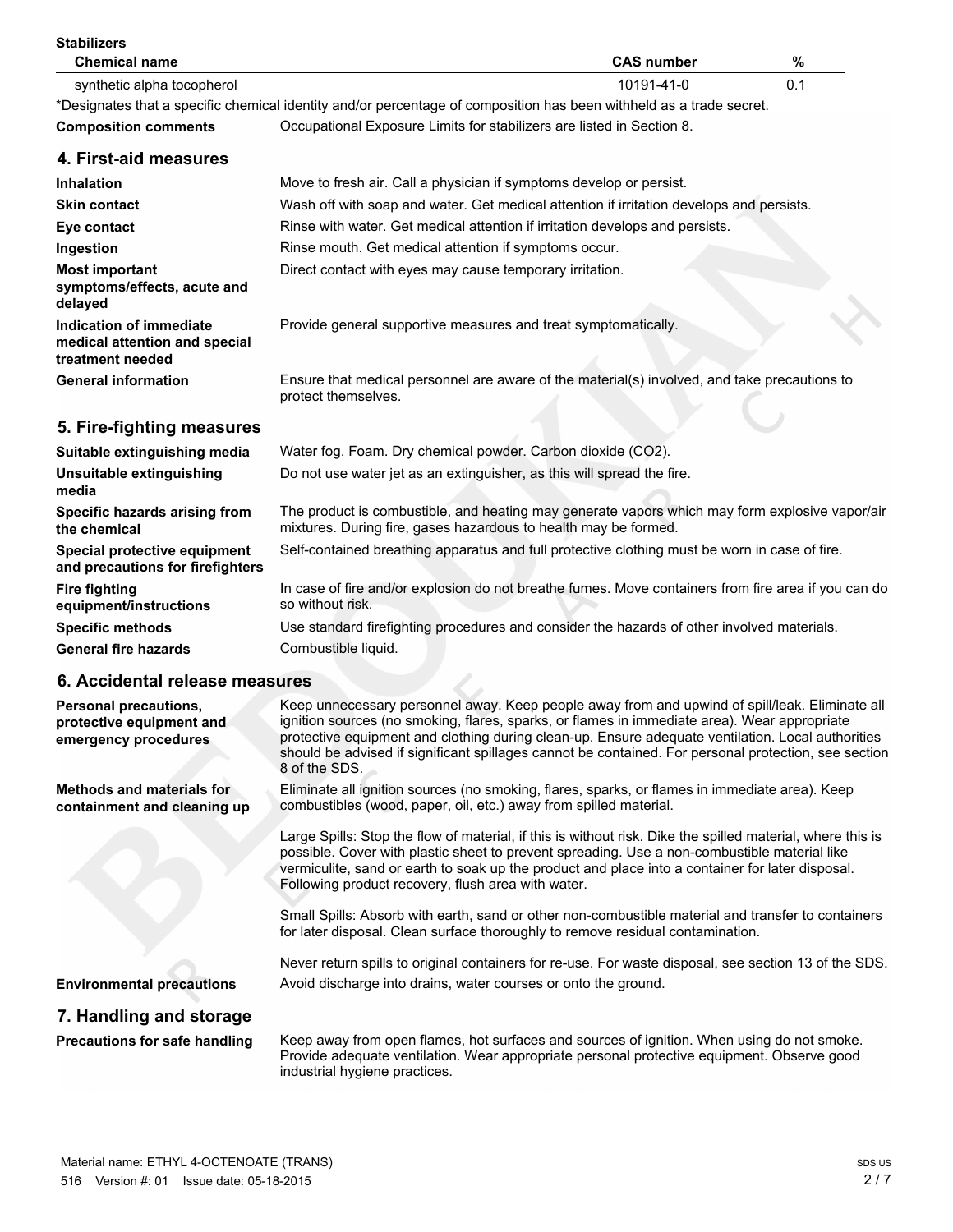**Conditions for safe storage, including any incompatibilities** Keep away from heat, sparks and open flame. Store in a cool, dry place out of direct sunlight. Store in original tightly closed container. Store in a well-ventilated place. Keep in an area equipped with sprinklers. Store away from incompatible materials (see Section 10 of the SDS). Recommended Packaging: Glass, Plastic, Aluminum or Phenolic Lined Steel. Store tightly sealed under inert gas in a cool, well-ventilated area.

### **8. Exposure controls/personal protection**

| <b>Occupational exposure limits</b>      | No exposure limits noted for ingredient(s).                                                                                                                                                                                                                                                                                                                                                            |  |  |
|------------------------------------------|--------------------------------------------------------------------------------------------------------------------------------------------------------------------------------------------------------------------------------------------------------------------------------------------------------------------------------------------------------------------------------------------------------|--|--|
| <b>Biological limit values</b>           | No biological exposure limits noted for the ingredient(s).                                                                                                                                                                                                                                                                                                                                             |  |  |
| Appropriate engineering<br>controls      | Good general ventilation (typically 10 air changes per hour) should be used. Ventilation rates<br>should be matched to conditions. If applicable, use process enclosures, local exhaust ventilation,<br>or other engineering controls to maintain airborne levels below recommended exposure limits. If<br>exposure limits have not been established, maintain airborne levels to an acceptable level. |  |  |
|                                          | Individual protection measures, such as personal protective equipment                                                                                                                                                                                                                                                                                                                                  |  |  |
| Eye/face protection                      | Wear safety glasses with side shields (or goggles).                                                                                                                                                                                                                                                                                                                                                    |  |  |
| <b>Skin protection</b>                   |                                                                                                                                                                                                                                                                                                                                                                                                        |  |  |
| <b>Hand protection</b>                   | Wear appropriate chemical resistant gloves. Suitable gloves can be recommended by the glove<br>supplier.                                                                                                                                                                                                                                                                                               |  |  |
| <b>Other</b>                             | Wear suitable protective clothing.                                                                                                                                                                                                                                                                                                                                                                     |  |  |
| <b>Respiratory protection</b>            | If engineering controls do not maintain airborne concentrations below recommended exposure<br>limits (where applicable) or to an acceptable level (in countries where exposure limits have not<br>been established), an approved respirator must be worn.                                                                                                                                              |  |  |
| <b>Thermal hazards</b>                   | Wear appropriate thermal protective clothing, when necessary.                                                                                                                                                                                                                                                                                                                                          |  |  |
| <b>General hygiene</b><br>considerations | When using do not smoke. Always observe good personal hygiene measures, such as washing<br>after handling the material and before eating, drinking, and/or smoking. Routinely wash work<br>clothing and protective equipment to remove contaminants.                                                                                                                                                   |  |  |

### **9. Physical and chemical properties**

| Appearance                                        |                                                                                                                                          |
|---------------------------------------------------|------------------------------------------------------------------------------------------------------------------------------------------|
| <b>Physical state</b>                             | Liquid.                                                                                                                                  |
| Color                                             | Colorless                                                                                                                                |
| Odor                                              | fruity, pear-like and slightly citrusy.                                                                                                  |
| <b>Odor threshold</b>                             | Not available.                                                                                                                           |
| pH                                                | Not available.                                                                                                                           |
| Melting point/freezing point                      | Not available.                                                                                                                           |
| Initial boiling point and boiling<br>range        | 421.95 °F (216.64 °C) US EPA. 2014. Estimation Programs Interface Suite™ for Microsoft®<br>Windows, v 4.11. US EPA, Washington, DC, USA. |
| <b>Flash point</b>                                | 175 °F (79 °C) Pensky-Martens or Grabner Miniflash                                                                                       |
| <b>Evaporation rate</b>                           | Not available.                                                                                                                           |
| Flammability (solid, gas)                         | Not applicable.                                                                                                                          |
| Upper/lower flammability or explosive limits      |                                                                                                                                          |
| <b>Flammability limit - lower</b><br>(%)          | Not available.                                                                                                                           |
| <b>Flammability limit - upper</b><br>$(\%)$       | Not available.                                                                                                                           |
| Explosive limit - lower (%)                       | Not available.                                                                                                                           |
| Explosive limit - upper (%)                       | Not available.                                                                                                                           |
| Vapor pressure                                    | 0.103 mmHg at 20°C; US EPA. 2014. Estimation Programs Interface Suite™ for Microsoft®<br>Windows, v 4.11. US EPA, Washington, DC, USA.   |
| Vapor density                                     | 5.9 Relative to air; air = 1                                                                                                             |
| <b>Relative density</b>                           | Not available.                                                                                                                           |
| Solubility(ies)                                   |                                                                                                                                          |
| Solubility (water)                                | Not available.                                                                                                                           |
| <b>Partition coefficient</b><br>(n-octanol/water) | 3.6 US EPA. 2014. Estimation Programs Interface Suite™ for Microsoft® Windows, v 4.11. US<br>EPA, Washington, DC, USA.                   |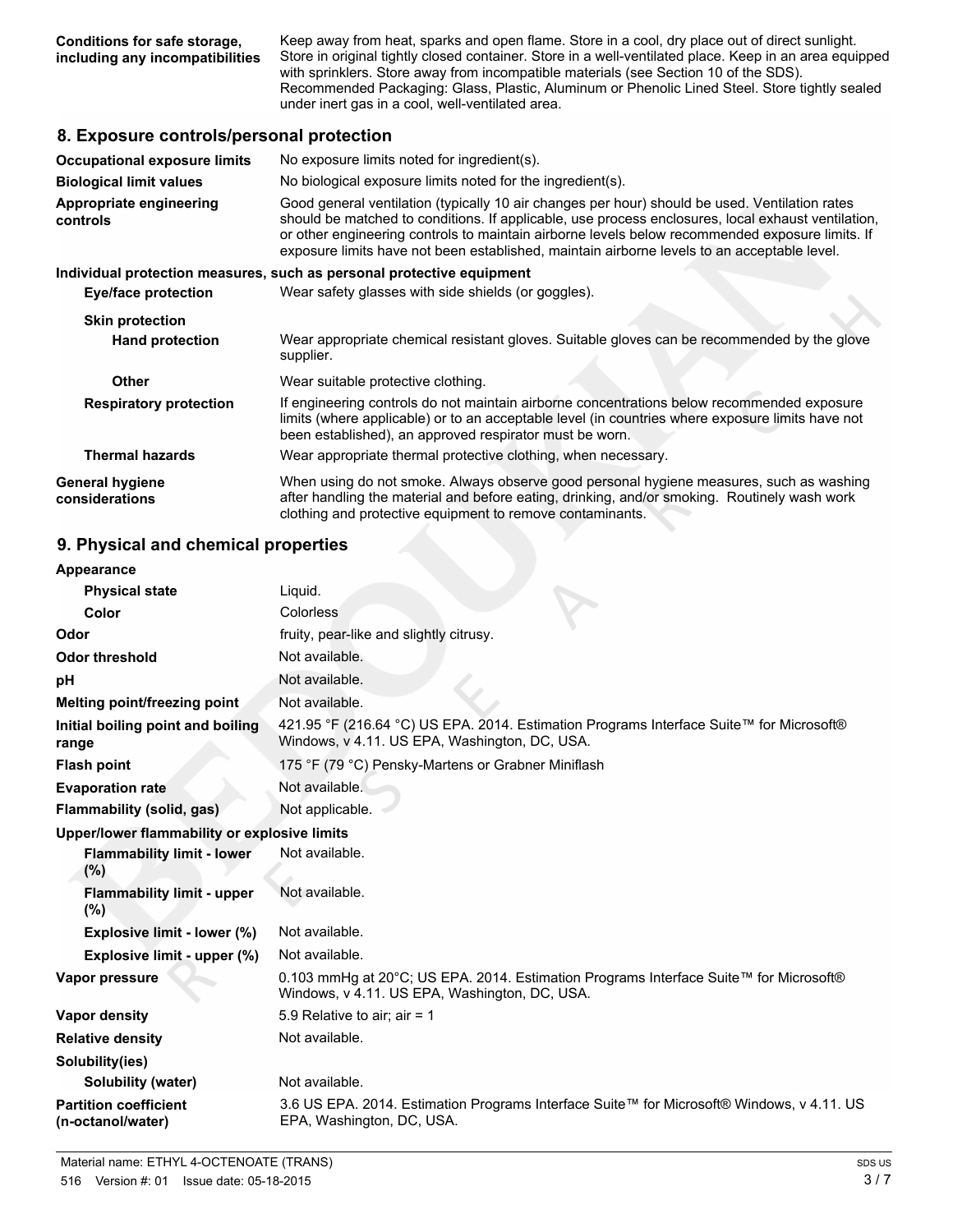| <b>Auto-ignition temperature</b> | Not available.             |
|----------------------------------|----------------------------|
| Decomposition temperature        | Not available.             |
| <b>Viscosity</b>                 | Not available.             |
| <b>Other information</b>         |                            |
| <b>Density</b>                   | $0.878 - 0.884$ g/cm3      |
| <b>Flammability class</b>        | Combustible IIIA estimated |
| <b>Molecular formula</b>         | C10H18O2                   |
| <b>Molecular weight</b>          | 170.24                     |
| <b>Specific gravity</b>          | $0.878 - 0.884$ at 25°C    |

## **10. Stability and reactivity**

| <b>Reactivity</b>                            | The product is stable and non-reactive under normal conditions of use, storage and transport.                                                     |
|----------------------------------------------|---------------------------------------------------------------------------------------------------------------------------------------------------|
| <b>Chemical stability</b>                    | Material is stable under normal conditions.                                                                                                       |
| <b>Possibility of hazardous</b><br>reactions | No dangerous reaction known under conditions of normal use.                                                                                       |
| <b>Conditions to avoid</b>                   | Avoid heat, sparks, open flames and other ignition sources. Avoid temperatures exceeding the<br>flash point. Contact with incompatible materials. |
| Incompatible materials                       | Strong oxidizing agents.                                                                                                                          |
| <b>Hazardous decomposition</b><br>products   | No hazardous decomposition products are known.                                                                                                    |

## **11. Toxicological information**

### **Information on likely routes of exposure**

| <b>Inhalation</b>                                                                  | No adverse effects due to inhalation are expected.       |
|------------------------------------------------------------------------------------|----------------------------------------------------------|
| <b>Skin contact</b>                                                                | No adverse effects due to skin contact are expected.     |
| Eye contact                                                                        | Direct contact with eyes may cause temporary irritation. |
| Ingestion                                                                          | Expected to be a low ingestion hazard.                   |
| Symptoms related to the<br>physical, chemical and<br>toxicological characteristics | Direct contact with eyes may cause temporary irritation. |
| Information on toxicological effects                                               |                                                          |

## **Acute toxicity**

| <b>Product</b>                             | <b>Species</b>                                                               | <b>Test Results</b>                                                                          |
|--------------------------------------------|------------------------------------------------------------------------------|----------------------------------------------------------------------------------------------|
| ETHYL 4-OCTENOATE (TRANS) (CAS 78989-37-4) |                                                                              |                                                                                              |
| Acute                                      |                                                                              |                                                                                              |
| <b>Dermal</b>                              |                                                                              |                                                                                              |
| Liquid                                     |                                                                              |                                                                                              |
| LD50                                       | Rabbit                                                                       | > 5000 mg/kg Result for similar materials<br>Methyl 9-undecenoate and Methyl<br>2-nonenoate. |
| Oral<br>Liquid                             |                                                                              |                                                                                              |
| LD50                                       | Rat                                                                          | > 5000 mg/kg Result for similar material<br>Methyl 3-nonenoate.                              |
|                                            | * Estimates for product may be based on additional component data not shown. |                                                                                              |
| <b>Skin corrosion/irritation</b>           | Prolonged skin contact may cause temporary irritation.                       |                                                                                              |
| <b>Irritation Corrosion - Skin</b>         |                                                                              |                                                                                              |

| ETHYL 4-OCTENOATE (TRANS) | 20 % Patch test, Vehicle Petrolatum. Result for similar<br>material Methyl 2-nonenoate.<br>Result: No irritation observed.<br>Species: Human<br>Organ: Skin<br>Notes: RIFM |
|---------------------------|----------------------------------------------------------------------------------------------------------------------------------------------------------------------------|
| Serious eye damage/eye    | Direct contact with eyes may cause temporary irritation.                                                                                                                   |

### **irritation**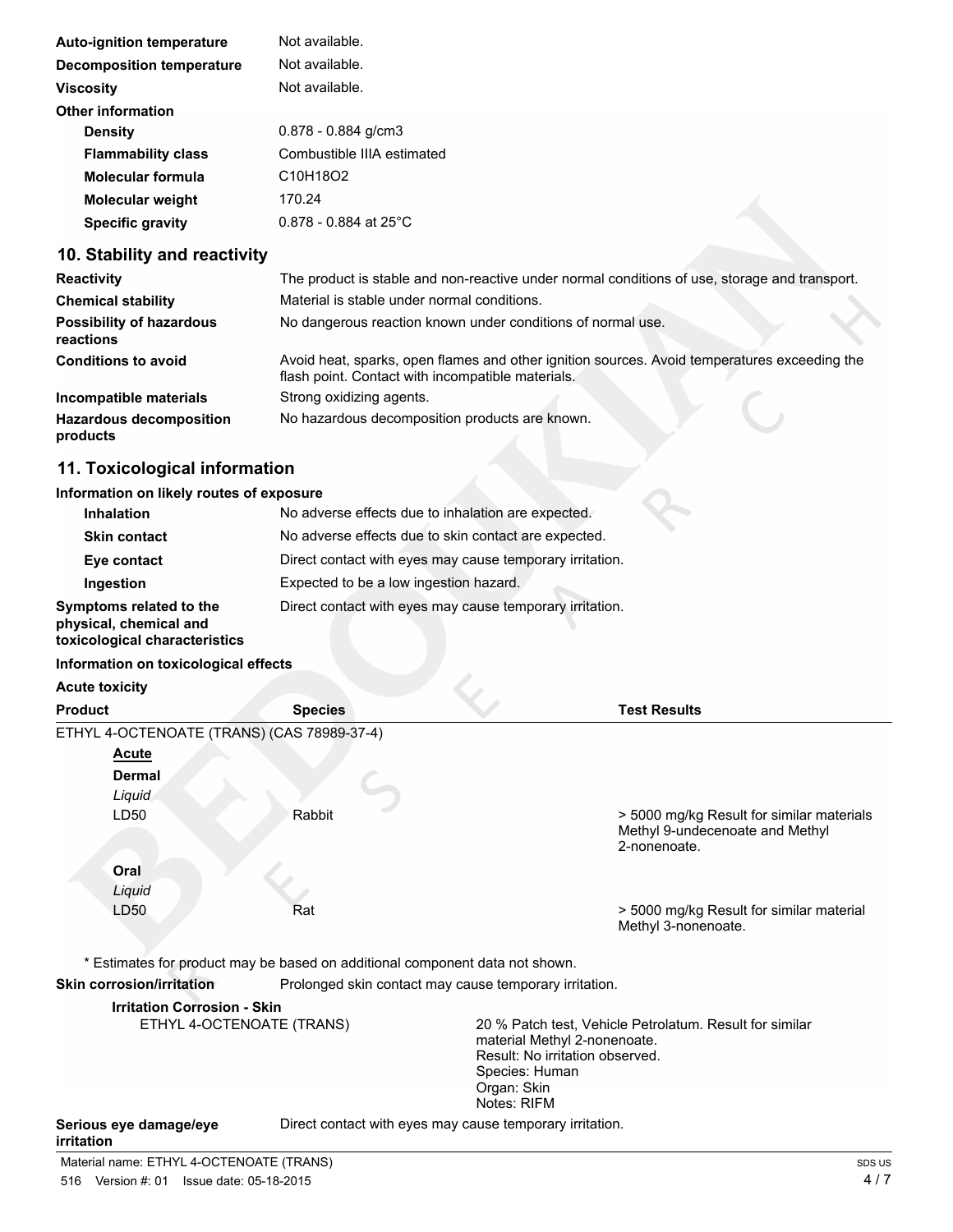| Respiratory or skin sensitization                                              |                                                                                                                                                                                            |                                                                                                                                                                                                                                                                                                                                                                                                                                                                                             |  |
|--------------------------------------------------------------------------------|--------------------------------------------------------------------------------------------------------------------------------------------------------------------------------------------|---------------------------------------------------------------------------------------------------------------------------------------------------------------------------------------------------------------------------------------------------------------------------------------------------------------------------------------------------------------------------------------------------------------------------------------------------------------------------------------------|--|
| <b>Respiratory sensitization</b>                                               | Not a respiratory sensitizer.                                                                                                                                                              |                                                                                                                                                                                                                                                                                                                                                                                                                                                                                             |  |
| <b>Skin sensitization</b>                                                      | This product is not expected to cause skin sensitization.                                                                                                                                  |                                                                                                                                                                                                                                                                                                                                                                                                                                                                                             |  |
| <b>Skin sensitization</b><br>ETHYL 4-OCTENOATE (TRANS)                         |                                                                                                                                                                                            | 20 % Patch test, Vehicle Petrolatum. Result for similar<br>material Methyl 2-nonenoate.<br>Result: Not sensitizing.<br>Species: Human<br>Organ: Skin<br>Notes: RIFM                                                                                                                                                                                                                                                                                                                         |  |
| <b>Germ cell mutagenicity</b>                                                  | mutagenic or genotoxic.                                                                                                                                                                    | No data available to indicate product or any components present at greater than 0.1% are                                                                                                                                                                                                                                                                                                                                                                                                    |  |
| Germ cell mutagenicity: Ames test<br>ETHYL 4-OCTENOATE (TRANS)                 |                                                                                                                                                                                            | 1 - 1000 µg/plate, Strains TA 1535, TA 1537, TA 100, and TA<br>102 with metabolic activation. Vehicle DMSO, Result for<br>similar material Methyl 2-nonenoate.<br>Result: Not mutagenic.<br>Species: Salmonella typhimurium<br>Notes: RIFM<br>3 - 2500 µg/plate, Strains TA 1535, TA 1537, TA 100, and TA<br>102 without metabolic activation. Vehicle DMSO. Result for<br>similar material Methyl 2-nonenoate.<br>Result: Not mutagenic.<br>Species: Salmonella typhimurium<br>Notes: RIFM |  |
| Carcinogenicity                                                                |                                                                                                                                                                                            | This product is not considered to be a carcinogen by IARC, ACGIH, NTP, or OSHA.                                                                                                                                                                                                                                                                                                                                                                                                             |  |
| Not listed.                                                                    | OSHA Specifically Regulated Substances (29 CFR 1910.1001-1050)                                                                                                                             |                                                                                                                                                                                                                                                                                                                                                                                                                                                                                             |  |
| <b>Reproductive toxicity</b>                                                   |                                                                                                                                                                                            | This product is not expected to cause reproductive or developmental effects.                                                                                                                                                                                                                                                                                                                                                                                                                |  |
| Specific target organ toxicity -<br>single exposure                            | Not classified.                                                                                                                                                                            |                                                                                                                                                                                                                                                                                                                                                                                                                                                                                             |  |
| Specific target organ toxicity -<br>repeated exposure                          | Not classified.                                                                                                                                                                            |                                                                                                                                                                                                                                                                                                                                                                                                                                                                                             |  |
| <b>Aspiration hazard</b>                                                       | Not an aspiration hazard.                                                                                                                                                                  |                                                                                                                                                                                                                                                                                                                                                                                                                                                                                             |  |
| 12. Ecological information                                                     |                                                                                                                                                                                            |                                                                                                                                                                                                                                                                                                                                                                                                                                                                                             |  |
| <b>Ecotoxicity</b>                                                             |                                                                                                                                                                                            | The product is not classified as environmentally hazardous. However, this does not exclude the<br>possibility that large or frequent spills can have a harmful or damaging effect on the environment.                                                                                                                                                                                                                                                                                       |  |
| Persistence and degradability                                                  | No data is available on the degradability of this product.                                                                                                                                 |                                                                                                                                                                                                                                                                                                                                                                                                                                                                                             |  |
| <b>Bioaccumulative potential</b>                                               |                                                                                                                                                                                            |                                                                                                                                                                                                                                                                                                                                                                                                                                                                                             |  |
| Partition coefficient n-octanol / water (log Kow)<br>ETHYL 4-OCTENOATE (TRANS) |                                                                                                                                                                                            | 3.6, US EPA. 2014. Estimation Programs Interface Suite™<br>for Microsoft® Windows, v 4.11. US EPA, Washington, DC,<br>USA.                                                                                                                                                                                                                                                                                                                                                                  |  |
| <b>Mobility in soil</b>                                                        | No data available.                                                                                                                                                                         |                                                                                                                                                                                                                                                                                                                                                                                                                                                                                             |  |
| <b>Other adverse effects</b>                                                   | No other adverse environmental effects (e.g. ozone depletion, photochemical ozone creation<br>potential, endocrine disruption, global warming potential) are expected from this component. |                                                                                                                                                                                                                                                                                                                                                                                                                                                                                             |  |
| 13. Disposal considerations                                                    |                                                                                                                                                                                            |                                                                                                                                                                                                                                                                                                                                                                                                                                                                                             |  |
| <b>Disposal instructions</b>                                                   |                                                                                                                                                                                            | Collect and reclaim or dispose in sealed containers at licensed waste disposal site. Dispose of<br>contents/container in accordance with local/regional/national/international regulations.                                                                                                                                                                                                                                                                                                 |  |
| <b>Local disposal regulations</b>                                              | Dispose in accordance with all applicable regulations.                                                                                                                                     |                                                                                                                                                                                                                                                                                                                                                                                                                                                                                             |  |
| <b>Hazardous waste code</b>                                                    | disposal company.                                                                                                                                                                          | The waste code should be assigned in discussion between the user, the producer and the waste                                                                                                                                                                                                                                                                                                                                                                                                |  |
| Waste from residues / unused<br>products                                       | Disposal instructions).                                                                                                                                                                    | Dispose of in accordance with local regulations. Empty containers or liners may retain some<br>product residues. This material and its container must be disposed of in a safe manner (see:                                                                                                                                                                                                                                                                                                 |  |
| <b>Contaminated packaging</b>                                                  | disposal.                                                                                                                                                                                  | Since emptied containers may retain product residue, follow label warnings even after container is<br>emptied. Empty containers should be taken to an approved waste handling site for recycling or                                                                                                                                                                                                                                                                                         |  |
| Material name: ETHYL 4-OCTENOATE (TRANS)                                       |                                                                                                                                                                                            | SDS US                                                                                                                                                                                                                                                                                                                                                                                                                                                                                      |  |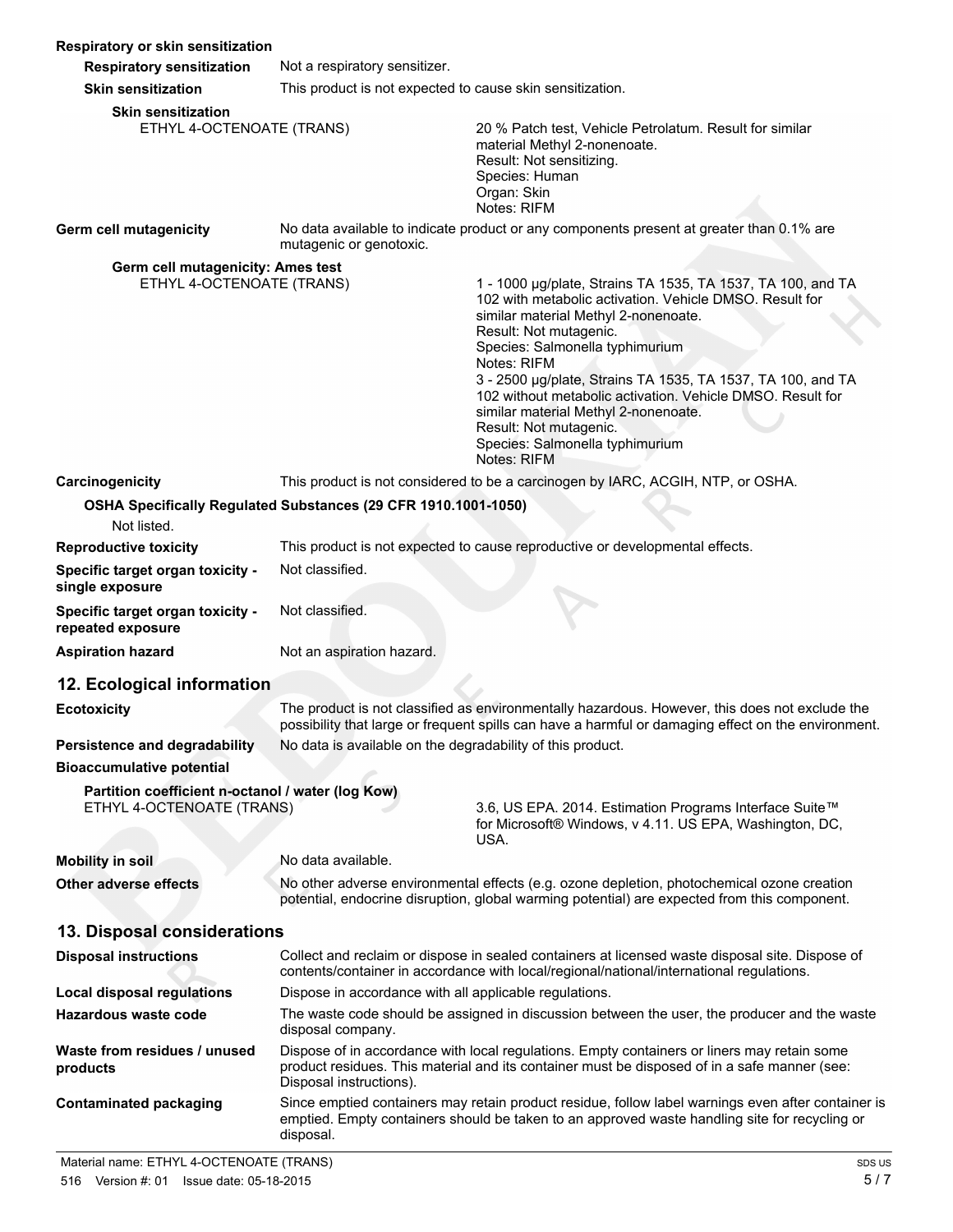## **14. Transport information**

### **DOT**

Not regulated as dangerous goods.

### **IATA**

Not regulated as dangerous goods.

### **IMDG**

Not regulated as dangerous goods.

**Transport in bulk according to** Not established. **Annex II of MARPOL 73/78 and the IBC Code**

### **15. Regulatory information**

**US federal regulations** This product is a "Hazardous Chemical" as defined by the OSHA Hazard Communication Standard, 29 CFR 1910.1200.

### **TSCA Section 12(b) Export Notification (40 CFR 707, Subpt. D)**

Not regulated.

**CERCLA Hazardous Substance List (40 CFR 302.4)**

Not listed.

**SARA 304 Emergency release notification**

Not regulated.

## **OSHA Specifically Regulated Substances (29 CFR 1910.1001-1050)**

Not listed.

### **Superfund Amendments and Reauthorization Act of 1986 (SARA)**

**Hazard categories** Immediate Hazard - No Delayed Hazard - No Fire Hazard - Yes Pressure Hazard - No Reactivity Hazard - No

### **SARA 302 Extremely hazardous substance**

Not listed.

### **SARA 311/312 Hazardous chemical** Yes

**SARA 313 (TRI reporting)**

Not regulated.

### **Other federal regulations**

**Clean Air Act (CAA) Section 112 Hazardous Air Pollutants (HAPs) List**

Not regulated.

### **Clean Air Act (CAA) Section 112(r) Accidental Release Prevention (40 CFR 68.130)**

Not regulated.

**Safe Drinking Water Act** Not regulated.

## **(SDWA)**

### **US state regulations**

- **US. California Controlled Substances. CA Department of Justice (California Health and Safety Code Section 11100)** Not listed.
- **US. Massachusetts RTK Substance List**

Not regulated.

**US. New Jersey Worker and Community Right-to-Know Act**

Not listed.

**US. Pennsylvania Worker and Community Right-to-Know Law**

Not listed.

### **US. Rhode Island RTK**

Not regulated.

### **US. California Proposition 65**

California Safe Drinking Water and Toxic Enforcement Act of 1986 (Proposition 65): This material is not known to contain any chemicals currently listed as carcinogens or reproductive toxins.